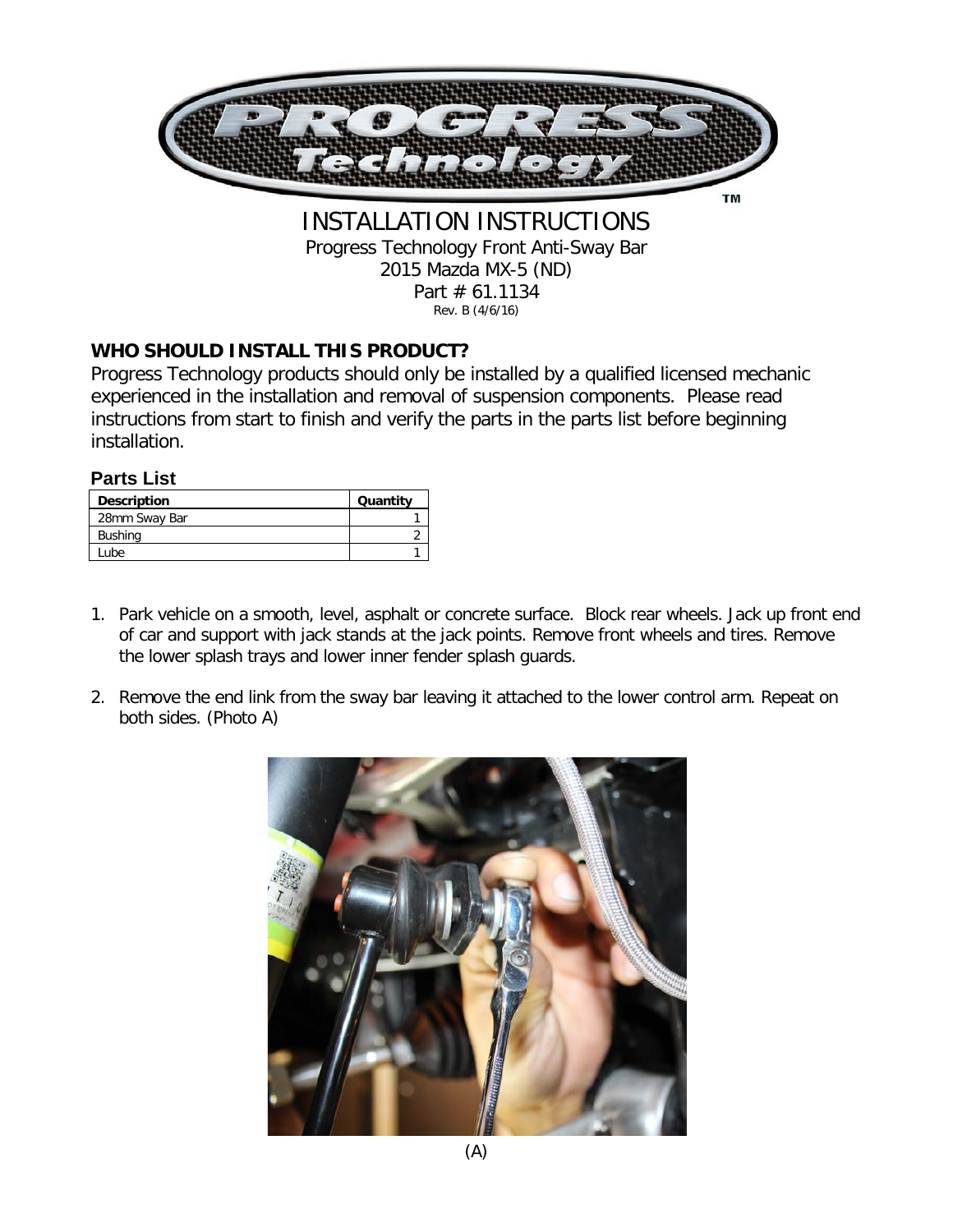**NOTE:** Removal of steering rack is required. The rack must be moved slightly to install the sway bar. The wiring can remain attached. Support the rack during these steps!

3. Locate the bolts that hold the rack in place to the sub frame. Loosen but do not remove. The top nut is captured so you will not need a wrench to hold the nut. (Photo B & C)



Driver Side (B) Passenger Side (C)

4. Locate the steering linkage that connects to the steering rack. With a paint marker or scribe, mark across the coupler and splines before removing the steering shaft (D). This step will simplify reassembly. Remove the bolt that attaches the linkage to the rack (E). The shaft will slide out when the rack is lowered. (Photo D & E)







5. Remove the wiring harness from the housing (do not unplug) and the wires that interfere with the removal of the sway bar as shown. (Photo F & G)



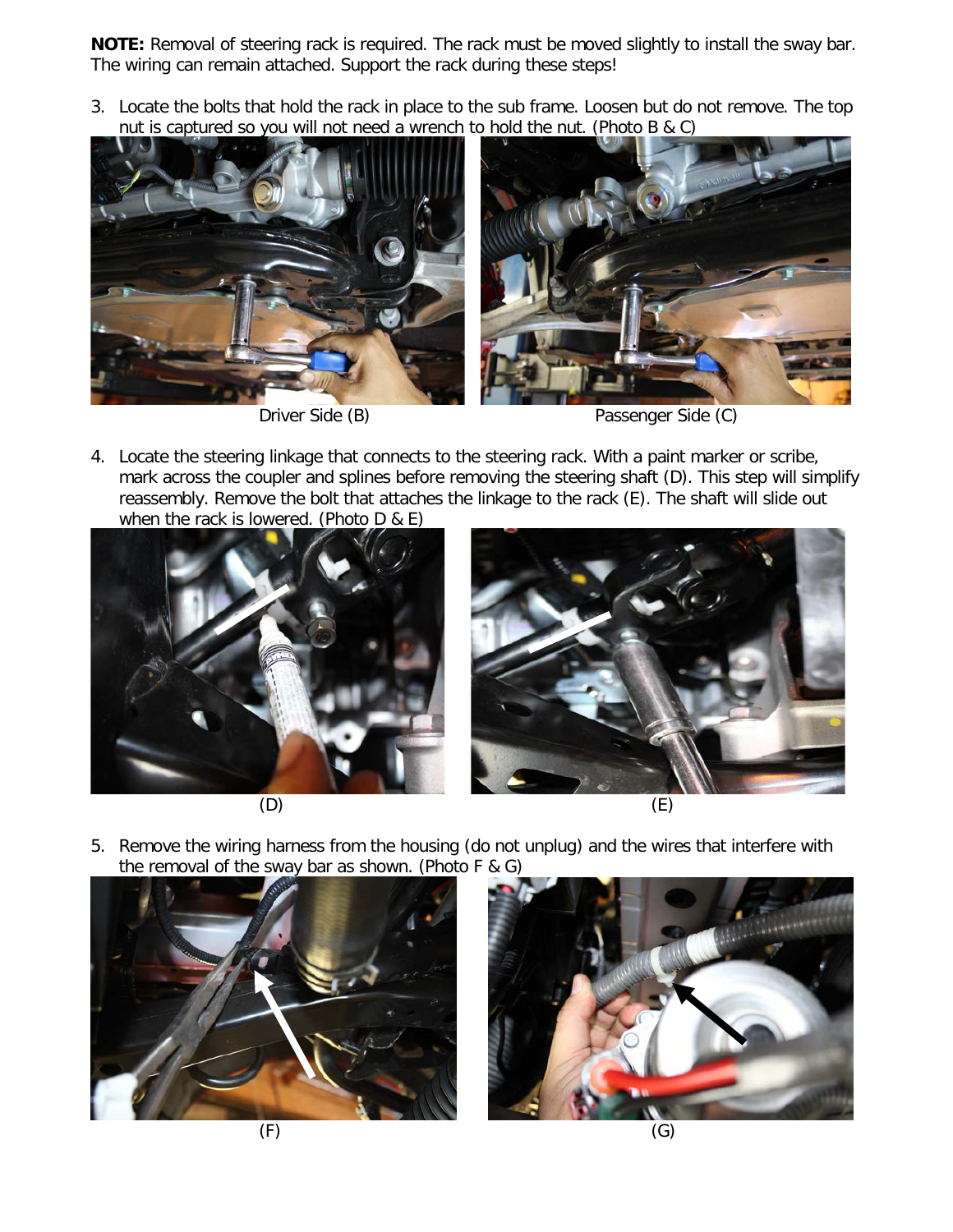6. Remove the bolts and then remove the rack from its mounting position. **Support the rack at all** times. DO NOT pull on the wiring harness! (Photo H & I)



7. Remove both bushing brackets from the chassis. You will re-use the brackets in Step 9. (Photo J)



8. Rotate the sway bar forward and remove the bar on the driver side. (Photo K & L)

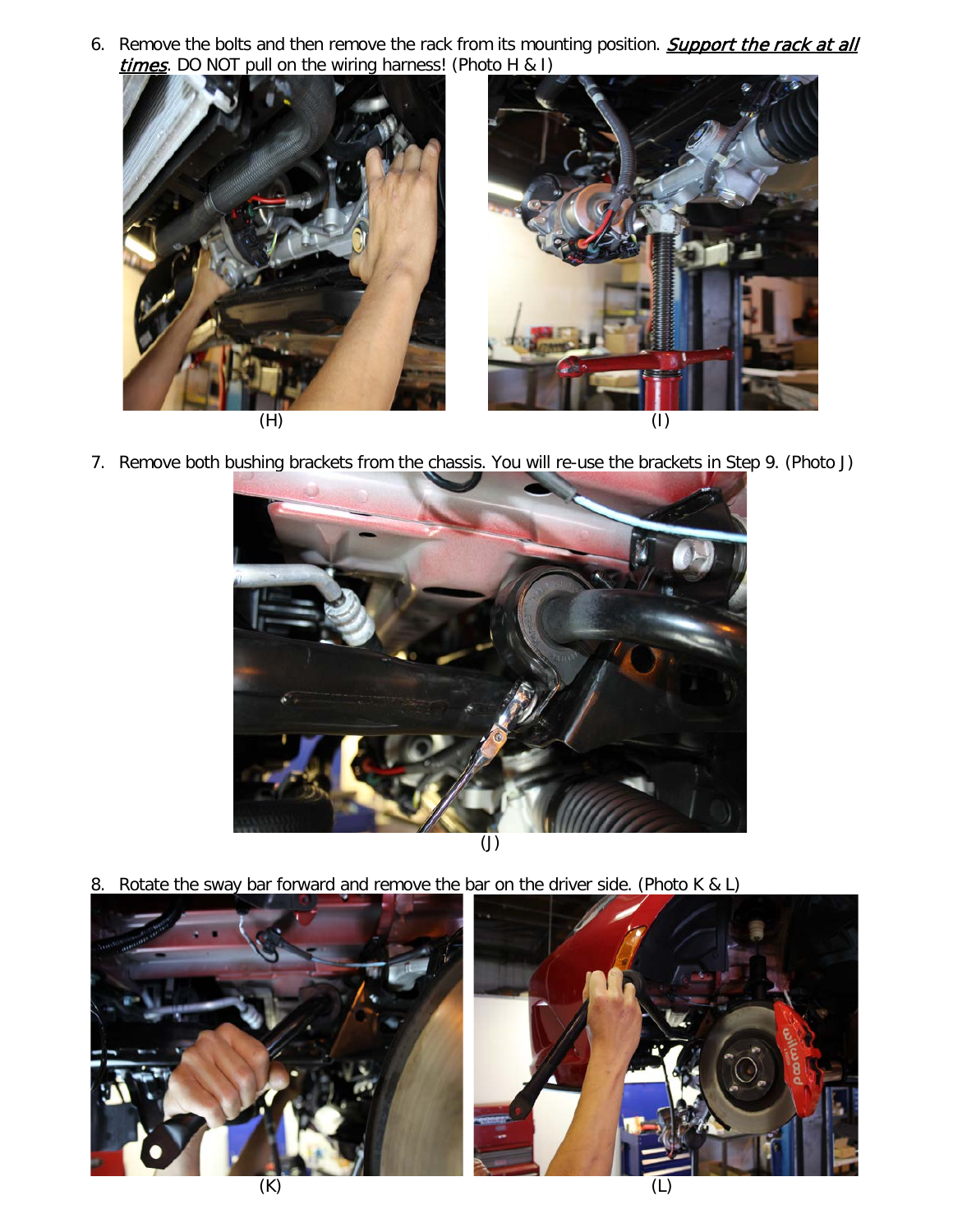9. Install your new Progress sway bar in the reverse order. Once in place, locate the polyurethane pivot bushings and tube of special grease supplied in the hardware kit. Cut the end off the grease tube and apply the grease to the bore of the polyurethane bushings (in the hole). Open the bushings and snap them over the new sway bar, as positioned on the stock bar. **Make sure the flange side of the bushings is against the bushing stop rings on the sway bar**. Use the OEM bushing brackets and hardware to mount the sway bar and torque to 32-38 ft/lbs. (Photos M,N,O & P)









- 10. Attach the end links to the center hole and torque to 32-38 ft/lbs.
- 11. Reverse the steps when installing the steering rack and splash panels.

# **Torque Check**

| <b>Hardware</b>             | <b>Torque</b> |
|-----------------------------|---------------|
| Front sway bushing brackets | 32-38 ft/lbs  |
| Front end links             | 32-38 ft/lbs  |
| Front rack mounts           | 82-102 ft/lbs |
| Steering coupler pinch bolt | 15-18 ft/lbs  |
| Lug nuts                    | 75-90 ft/lbs  |

12. Reinstall the front wheels and torque lug nuts to 75-90 ft/lbs.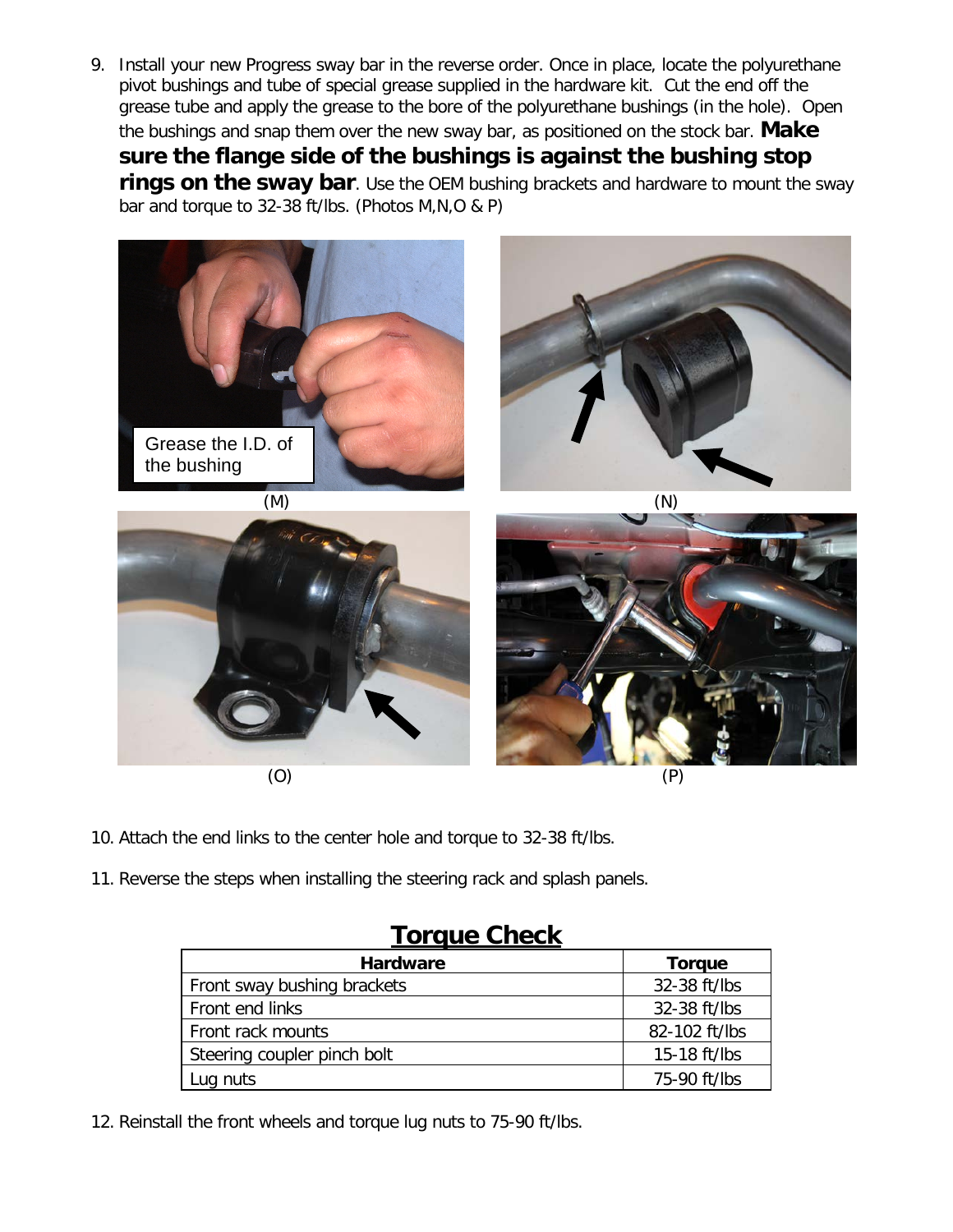#### **IMPORTANT NOTE ABOUT ADJUSTABLE SETTINGS:**

We strongly suggest that your technician initially sets the end links in the center position. On the ND MX-5 application, the softer setting (hole closest to the tip of sway bar) will **increase** oversteer.

After installing the sway bar, we suggest that you drive the car carefully and within your

abilities, noticing the changes in the handling characteristics. If driving in poor weather, exercise additional care during cornering and braking until you are familiar with the handling.

If you chose to change the settings, remember to drive the vehicle carefully, and take note of the changes you have made to the suspension. You will notice a handling difference with each sway bar settings.



(Q)

**Thank you for choosing Progress products. For additional product and technical information visit our website.**

The Progress Group, Inc www.progressauto.com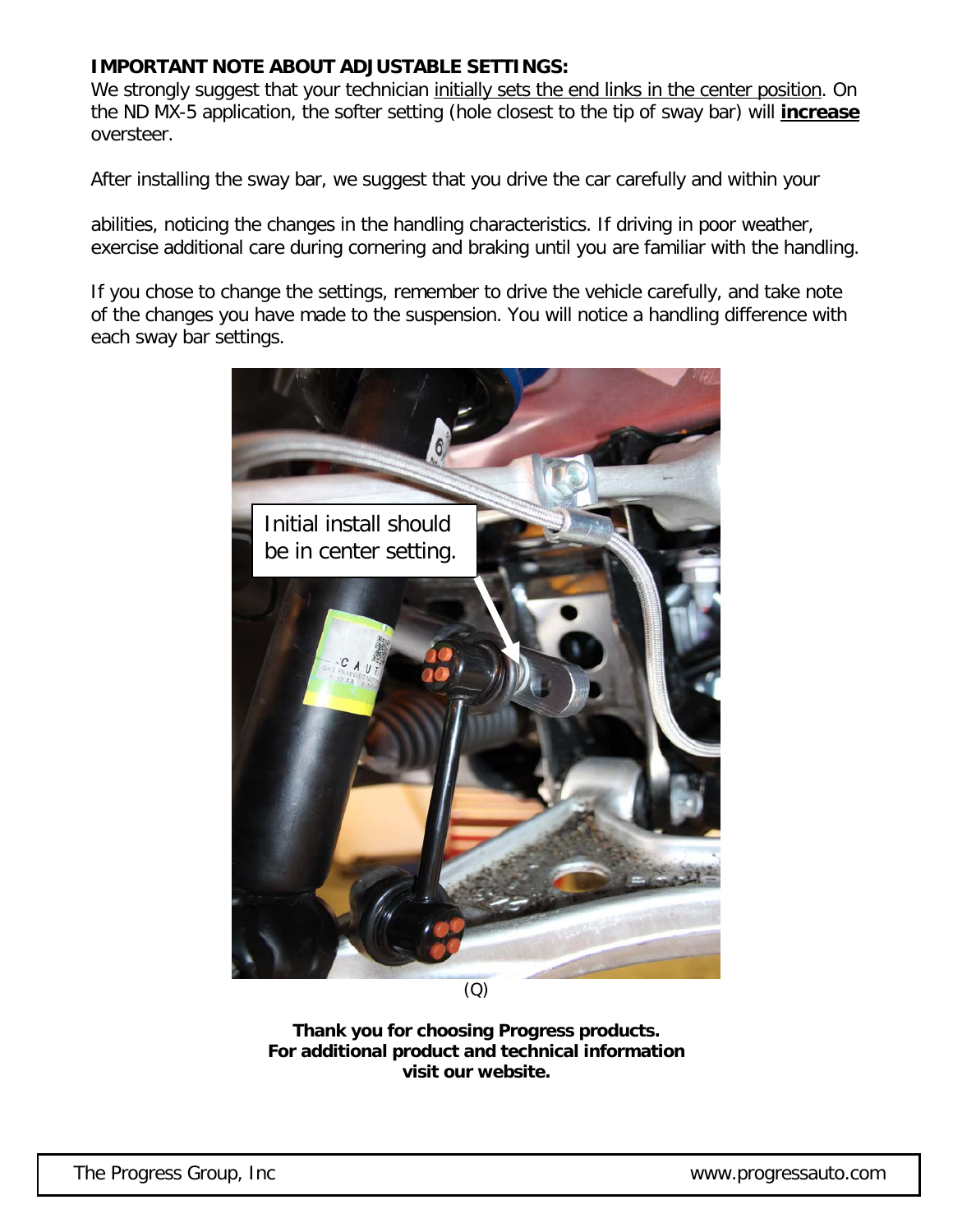

#### INSTALLATION INSTRUCTIONS Progress Technology Rear Anti-Sway Bar 15+ Mazda MX-5 Part # 62.1134 No Revision (10-30-15)

### **WHO SHOULD INSTALL THIS PRODUCT?**

Progress Technology products should only be installed by a qualified licensed mechanic experienced in the installation and removal of suspension components. Please read instructions from start to finish and verify the parts in the parts list before beginning installation.

#### **Parts List**

| <b>Description</b>        | Quantity | <b>Description</b> | Quantity |
|---------------------------|----------|--------------------|----------|
| Rear Sway Bar             |          | Bushina            |          |
| Reinforce bracket - left  |          | U-bracket          |          |
| Reinforce bracket - right |          | Lube               |          |

- 1. Park vehicle on a smooth, level asphalt or concrete surface. Block front wheels. Jack up rear end of car and support with jack stands at the jack points.
- 2. Remove the nuts that hold the end links to the bar. Next, remove the factory bushings and brackets, retain the hardware, you will re-use in Step 4. Remove the bar from the vehicle. (Photo A & B)



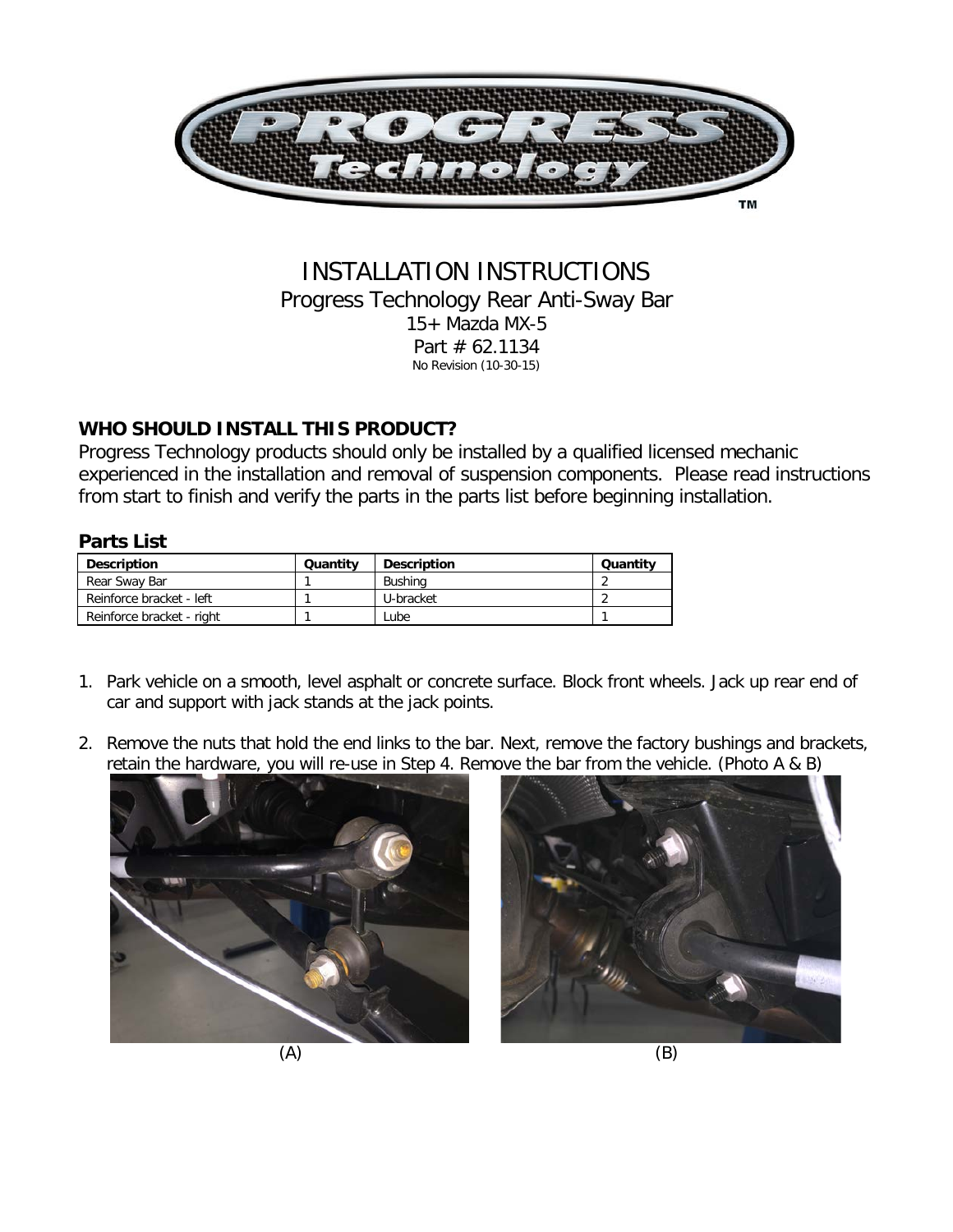**NOTE:** For Step 3, work on one side of the vehicle at a time. Complete Step 3 in its entirety and then repeat on other side. The reinforcement brackets are left and right handed.

3. Locate the large sub frame mounting nut just in front of the sway bar mounting area. Remove the nut (one side of the vehicle at a time) and place the reinforcement bracket over the studs on the sway bar mounting surface, then through the protruding sub frame stud. Tighten the sub frame nut. You will torque the nut in Step 4. Repeat on the opposite side. (Photo C)



- 4. Locate the pivot "D" shaped polyurethane bushing and tube of special grease supplied in the hardware kit. Cut the end off the grease tube and apply the grease to the bore of the polyurethane bushings (in the hole). Open bushings and snap them over the new sway bar, as positioned on the stock bar. Use the new brackets (supplied) and the OEM hardware to mount the sway bar and torque to 15-18 ft/lbs. Torque sub frame nuts to 88-106 ft/lbs.
- 5. Attach the end links to the soft setting (end hole) and torque to 32-38 ft/lbs.

## **Torque Check**

| <b>Hardware</b>                              | Torque        |
|----------------------------------------------|---------------|
| Rear sway bushing brackets                   | 15-18 ft/lbs  |
| Rear end links                               | 32-38 ft/lbs  |
| Rear sub frame nuts at reinforcement bracket | 88-106 ft/lbs |
| Lug nuts                                     | 75-90 ft/lbs  |

6. Install rear wheels and torque lug nuts to 75-90 ft/lbs

#### **IMPORTANT NOTE ABOUT ADJUSTABLE SETTINGS:**

We strongly suggest that your technician initially sets the end links in the softest setting. The softest setting will be the setting with the end links closest to the end or tip of the sway bar, furthest from the mounting bushings.

After installing the sway bar, we suggest that you drive the car carefully and within your abilities, noticing the changes in the handling characteristics. If driving in poor weather, exercise additional care during cornering and braking until you are familiar with the handling.

If you chose to use the firmer settings, again remember to drive the vehicle carefully, and take note of the changes you have made to the suspension. You will notice a handling difference with each sway bar settings.